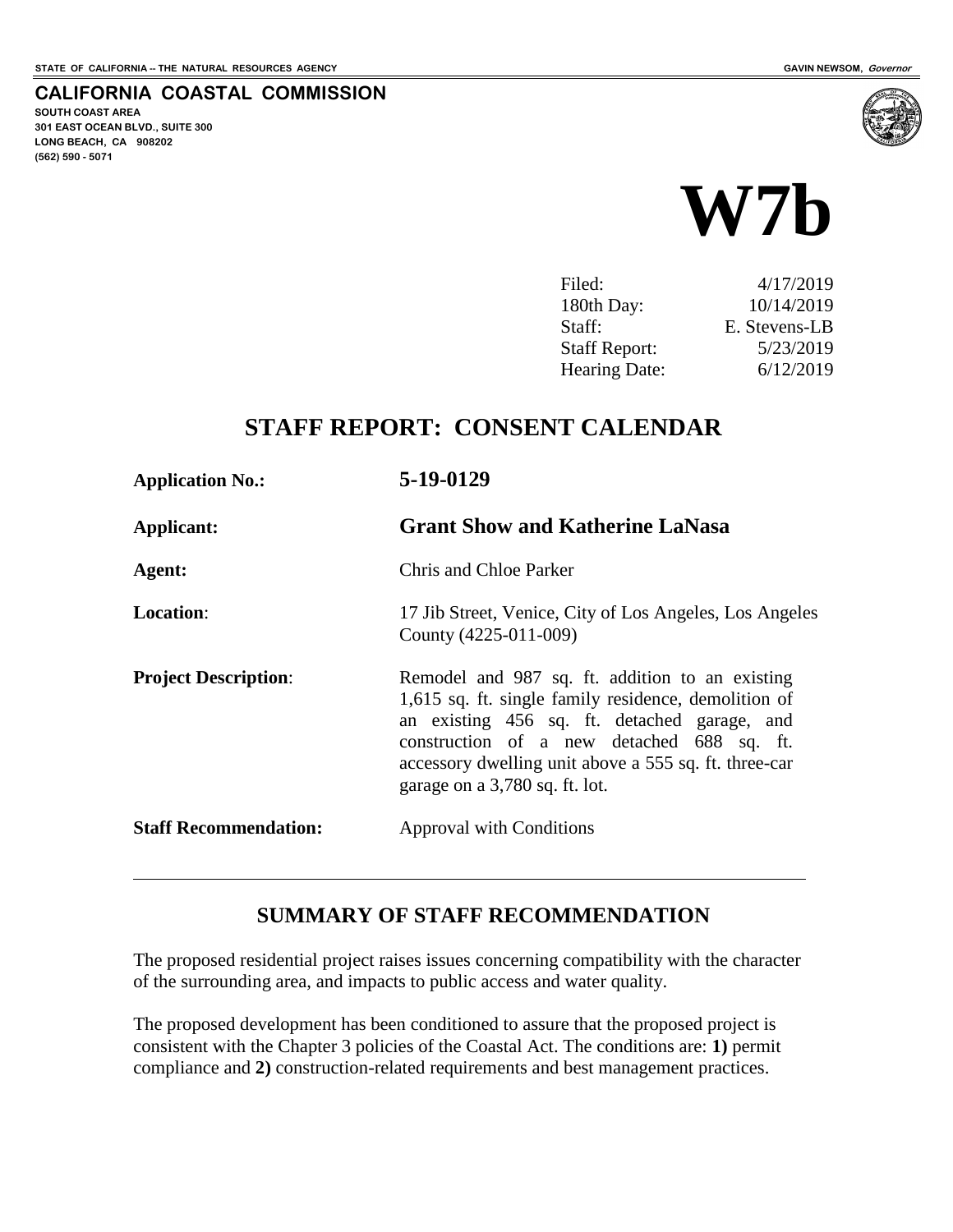5-19-0129 (LaNasa & Show)

Staff is recommending **APPROVAL** of the proposed coastal development permit as conditioned.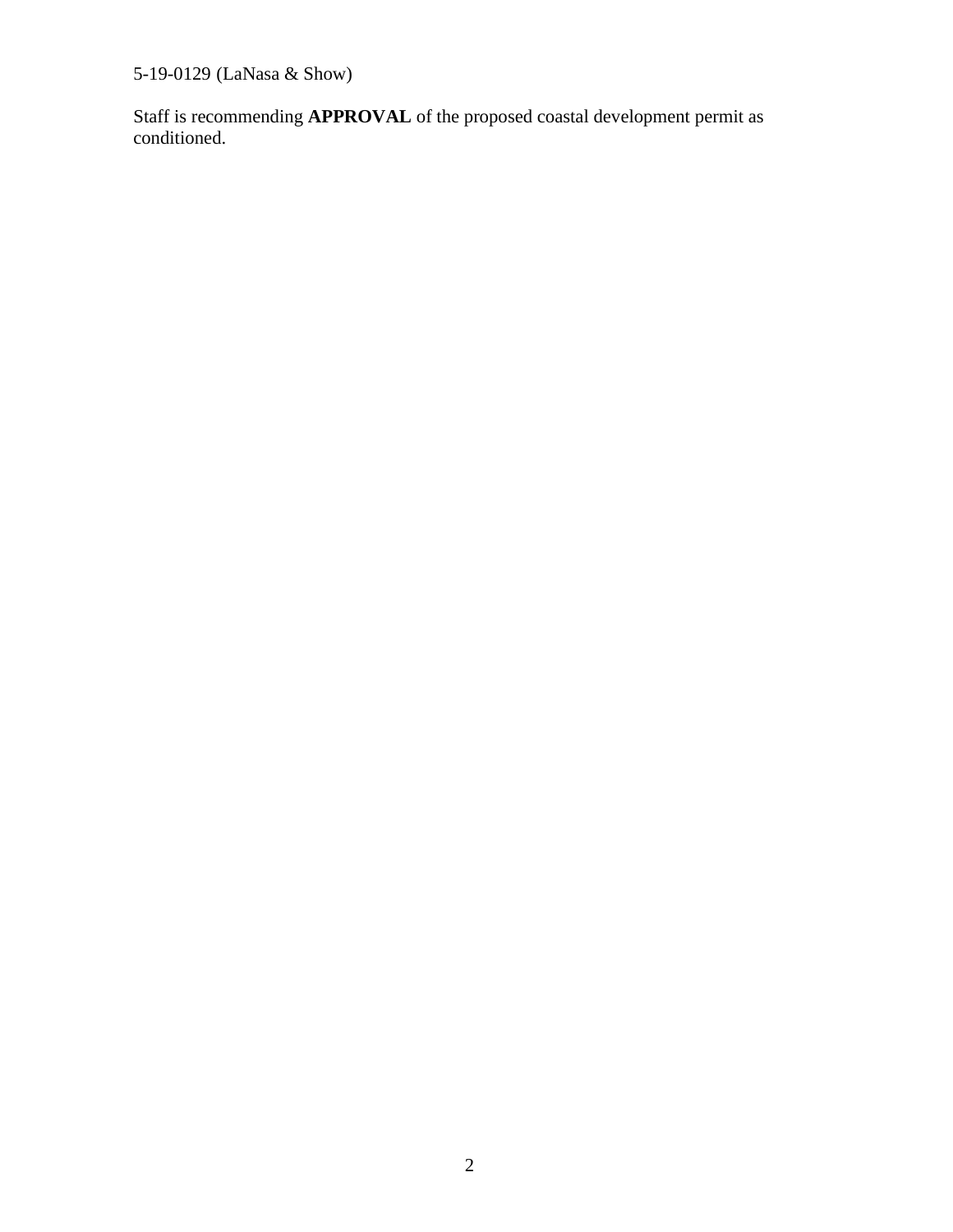# **TABLE OF CONTENTS**

## **APPENDICES**

Appendix A – Substantive File Documents

#### **EXHIBITS**

Exhibit  $1$  – Project Location Exhibit 2 – Site Plan & Elevation Plans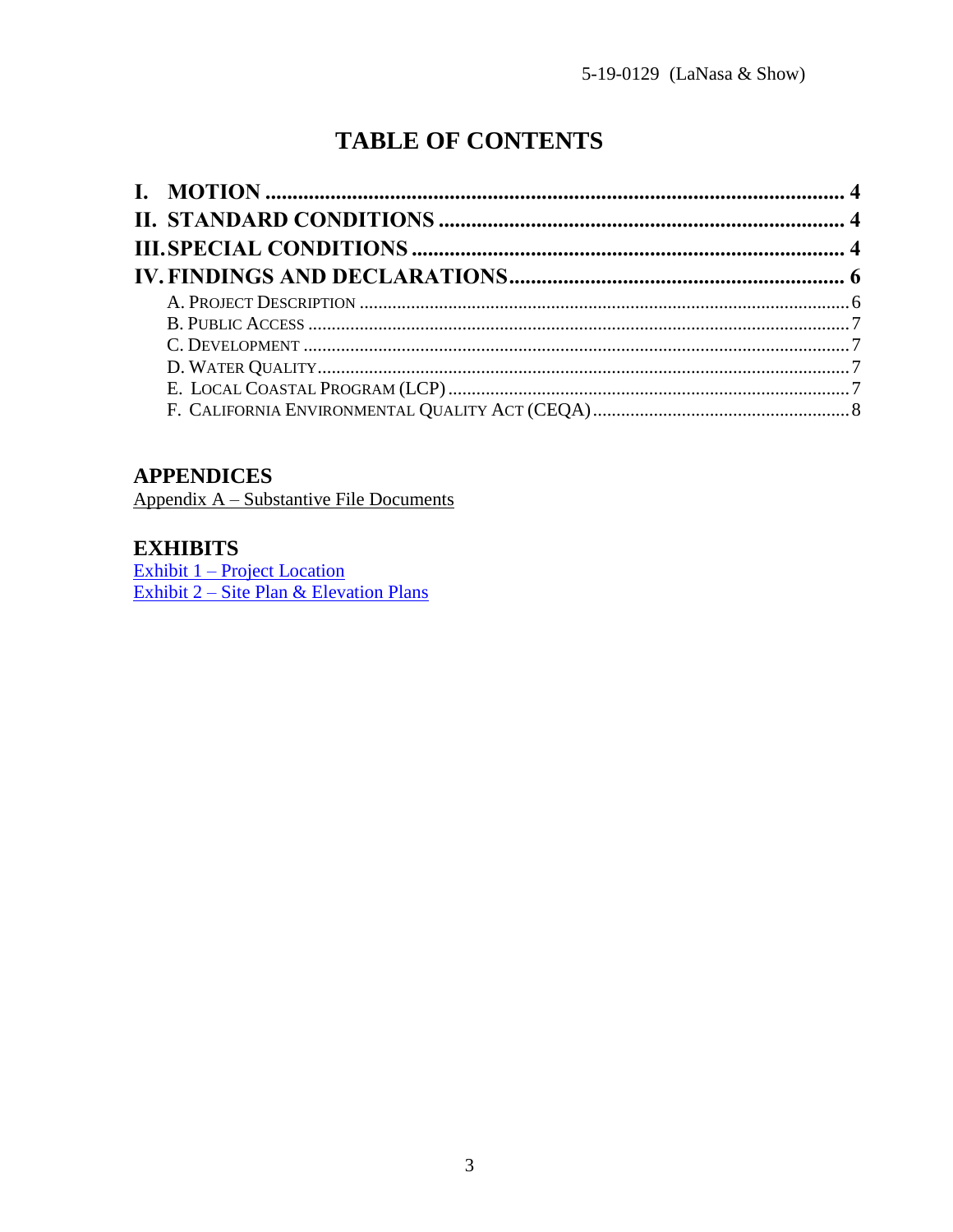## <span id="page-3-0"></span>**I. MOTION**

#### **Motion:**

*I move that the Commission approve the coastal development permit applications included on the consent calendar in accordance with the staff recommendations.*

Staff recommends a **YES** vote. Passage of this motion will result in approval of all the permits included on the consent calendar. The motion passes only by affirmative vote of a majority of the Commissioners present.

## <span id="page-3-1"></span>**II. STANDARD CONDITIONS**

This permit is granted subject to the following standard conditions:

- 1. **Notice of Receipt and Acknowledgment**. The permit is not valid and development shall not commence until a copy of the permit, signed by the permittee or authorized agent, acknowledging receipt of the permit and acceptance of the terms and conditions, is returned to the Commission office.
- 2. **Expiration.** If development has not commenced, the permit will expire two years from the date on which the Commission voted on the application. Development shall be pursued in a diligent manner and completed in a reasonable period of time. Application for extension of the permit must be made prior to the expiration date.
- 3. **Interpretation.** Any questions of intent or interpretation of any condition will be resolved by the Executive Director or the Commission.
- 4. **Assignment.** The permit may be assigned to any qualified person, provided assignee files with the Commission an affidavit accepting all terms and conditions of the permit.
- 5. **Terms and Conditions Run with the Land.** These terms and conditions shall be perpetual, and it is the intention of the Commission and the permittee to bind all future owners and possessors of the subject property to the terms and conditions.

## <span id="page-3-2"></span>**III. SPECIAL CONDITIONS**

This permit is granted subject to the following special conditions:

1. **Permit Compliance.** The permittee shall undertake development in accordance with the approved final plans, specifically including the site plan, building plans, landscaping plan, and drainage plan. Any proposed changes to the approved final plans shall be reported to the Executive Director. No changes to the approved final plans shall occur without a Commission-approved amendment to Coastal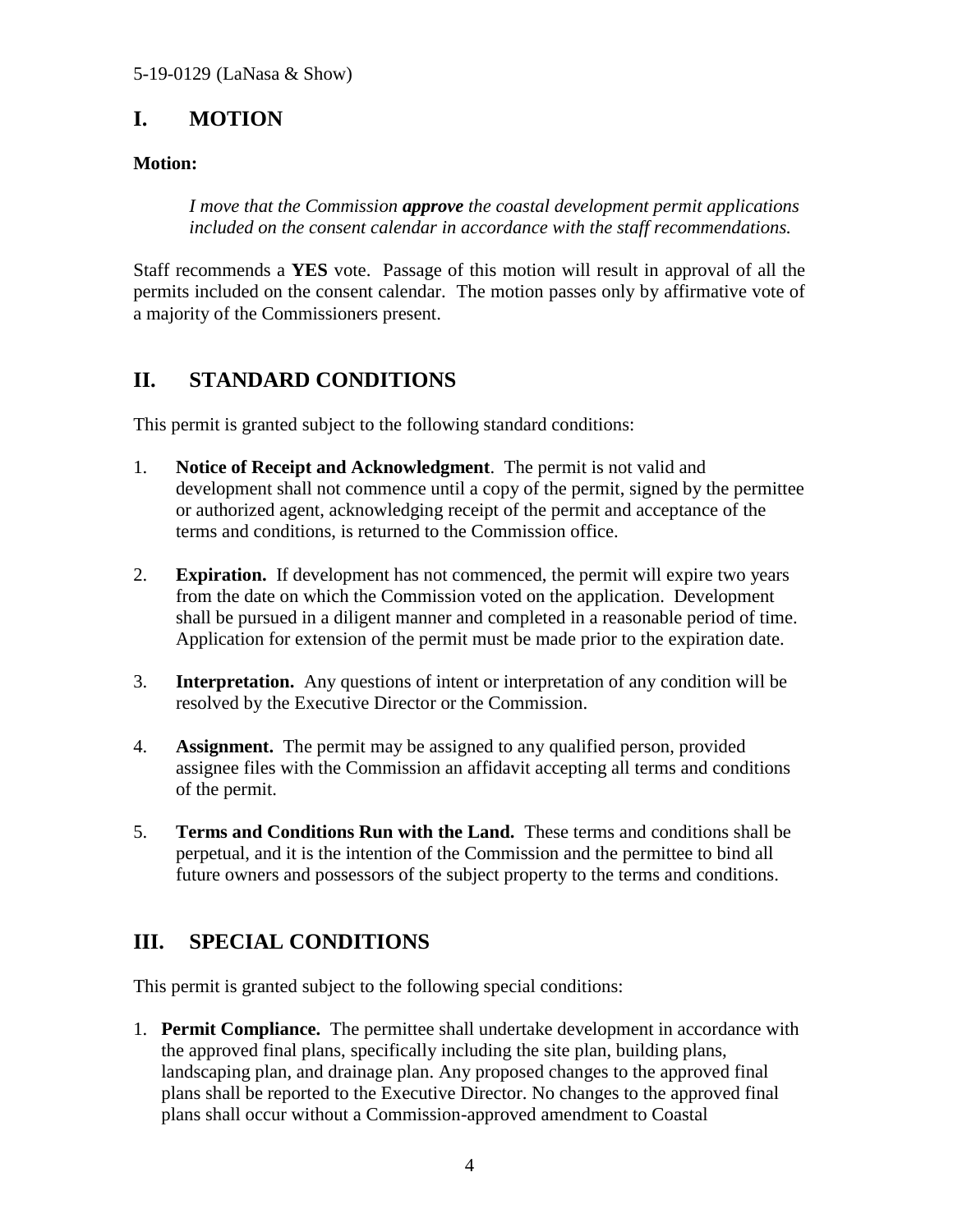Development Permit No. 5-19-0129 unless the Executive Director determines that no amendment is legally required.

- 2. **Construction and Pollution Prevention Plan**. **Construction Responsibilities and Debris Removal.** The permittee shall comply with the following construction related requirements:
	- a) No demolition or construction materials, equipment, debris, or waste shall be placed or stored where it may enter sensitive habitat, receiving waters or a storm drain, or be subject to wave, wind, rain or tidal erosion and dispersion.
	- b) Any and all debris resulting from demolition or construction activities, and any remaining construction material, shall be removed from the project site within 24 hours of completion of the project.
	- c) Demolition or construction debris and sediment shall be removed from work areas each day that demolition or construction occurs to prevent the accumulation of sediment and other debris that may be discharged into coastal waters.
	- d) All trash and debris shall be disposed in the proper trash and recycling receptacles at the end of every construction day.
	- e) The applicant shall provide adequate disposal facilities for solid waste, including excess concrete, produced during demolition or construction.
	- f) Debris shall be disposed of at a legal disposal site or recycled at a recycling facility. If the disposal site is located in the coastal zone, a coastal development permit or an amendment to this permit shall be required before disposal can take place unless the Executive Director determines that no amendment or new permit is legally required.
	- g) Machinery and equipment shall be maintained and washed in confined areas specifically designed to control runoff. Thinners or solvents shall not be discharged into sanitary or storm sewer systems.
	- h) The discharge of any hazardous materials into any receiving waters shall be prohibited.
	- i) Spill prevention and control measures shall be implemented to ensure the proper handling and storage of petroleum products and other construction materials. Measures shall include a designated fueling and vehicle maintenance area with appropriate berms and protection to prevent any spillage of gasoline or related petroleum products or contact with runoff. The area shall be located as far away from the receiving waters and storm drain inlets as possible.
	- j) Best Management Practices (BMPs) and Good Housekeeping Practices (GHPs) designed to prevent spillage and/or runoff of demolition or construction-related materials, and to contain sediment or contaminants associated with demolition or construction activity, shall be implemented prior to the on-set of such activity.
	- k) All BMPs shall be maintained in a functional condition throughout the duration of construction activity.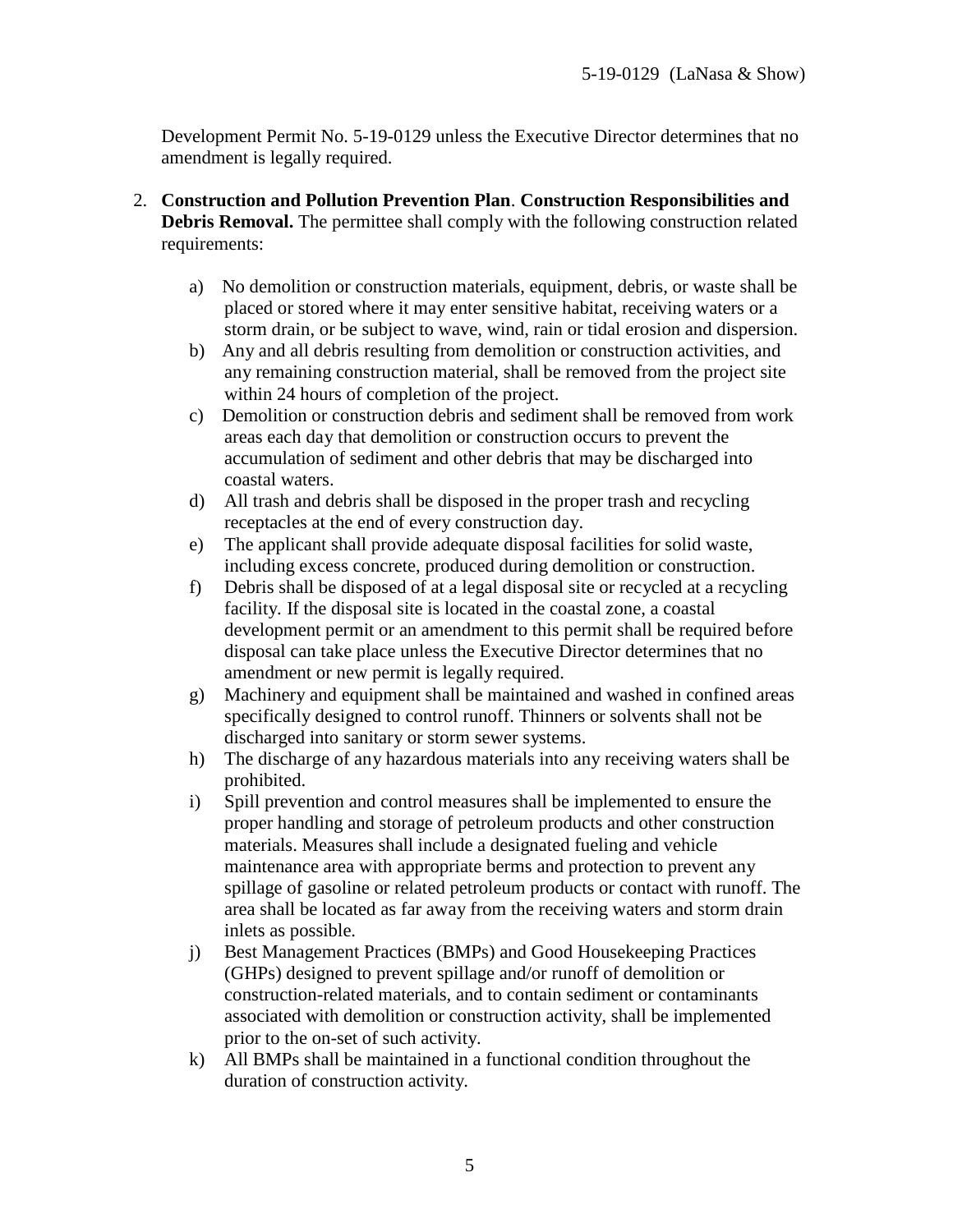## <span id="page-5-0"></span>**IV. FINDINGS AND DECLARATIONS**

#### <span id="page-5-1"></span>**A. PROJECT DESCRIPTION**

The applicant is proposing to construct a 987 sq. ft. second story addition and remodel to an existing 2-story, 28 ft. high, 1,615 sq. ft. single family residence, to demolish an existing 456 sq. ft. detached garage, to construct a new 22 ft. 6 in. high, 688 sq. ft. detached accessory dwelling unit above a new 555 sq. ft. three-car garage on a 3,780 sq. ft. lot (**[Exhibit 2](https://documents.coastal.ca.gov/reports/2019/6/w7b/w7b-6-2019-exhibits.pdf)**). Accessory dwelling units have been encouraged by the California Housing and Community Development department as a way to increase affordable housing options without significant changes to the existing housing stock.

The subject site is an existing developed lot in the Marina Peninsula subarea of Venice, Los Angeles (**[Exhibit 1](https://documents.coastal.ca.gov/reports/2019/6/w7b/w7b-6-2019-exhibits.pdf)**). The project site is located within 300 ft. of Grand Canal and within 200 ft. of the public beach. The subject block is composed primarily of both old and new multi-story residential structures of varying architectural styles. The surrounding structures are similar in size to the proposed project. The subject lot fronts Jib Stet, a walk street limited to pedestrian use, to the south southeast and an unnamed alleyway to the northwest. Access to the site is from the alley. Public access to the beach and to the public trail adjacent the canal is available at both termini of Jib Street.

The height limits set forth in the certified Venice Land Use Plan (LUP) are specific with regard to residential structures. The proposed development will have a maximum height of 28 ft., consistent with the height limit set forth in the certified Venice Land Use Plan (LUP) for residential structures with a land use designation of Multi-family Residential – Low Medium II Density in the Marina Peninsula Subarea adjacent to walk streets.

The Venice Certified LUP requires that three parking spaces be provided for a singlefamily dwelling on lots of 40 ft. or more in width or 35 ft. or more in width if adjacent to an alley. The subject site is adjacent to an alley and has a width of 42 ft. Because parking in the Venice area is severely constrained, the Commission generally requires that applicants provide one additional parking space for an Accessory Dwelling Unit. As proposed, the site will have a total of five off-street parking spaces, three in the garage and two additional tandem spaces located in the side yard. To ensure that any future changes are consistent with the policies of the Coastal Act, any deviation from the approved plans must be submitted for review by the Executive Director; therefore, the Commission imposes **Special Condition 1**.

The project has obtained a Local Coastal Development Permit (CDP) issued by the City's Planning Department (Case No. DIR-2017-3789-CDP-MEL-SPP) and the proposed single family residence and accessory dwelling unit conform to the Medium (Multiple Family Residential) land use designation set forth by the certified LUP.

The proposed development will not adversely affect the visual qualities of the area, and the project has been designed to be consistent with the community character by maintaining the 28-ft. height limit. In addition, the applicant is proposing to increase the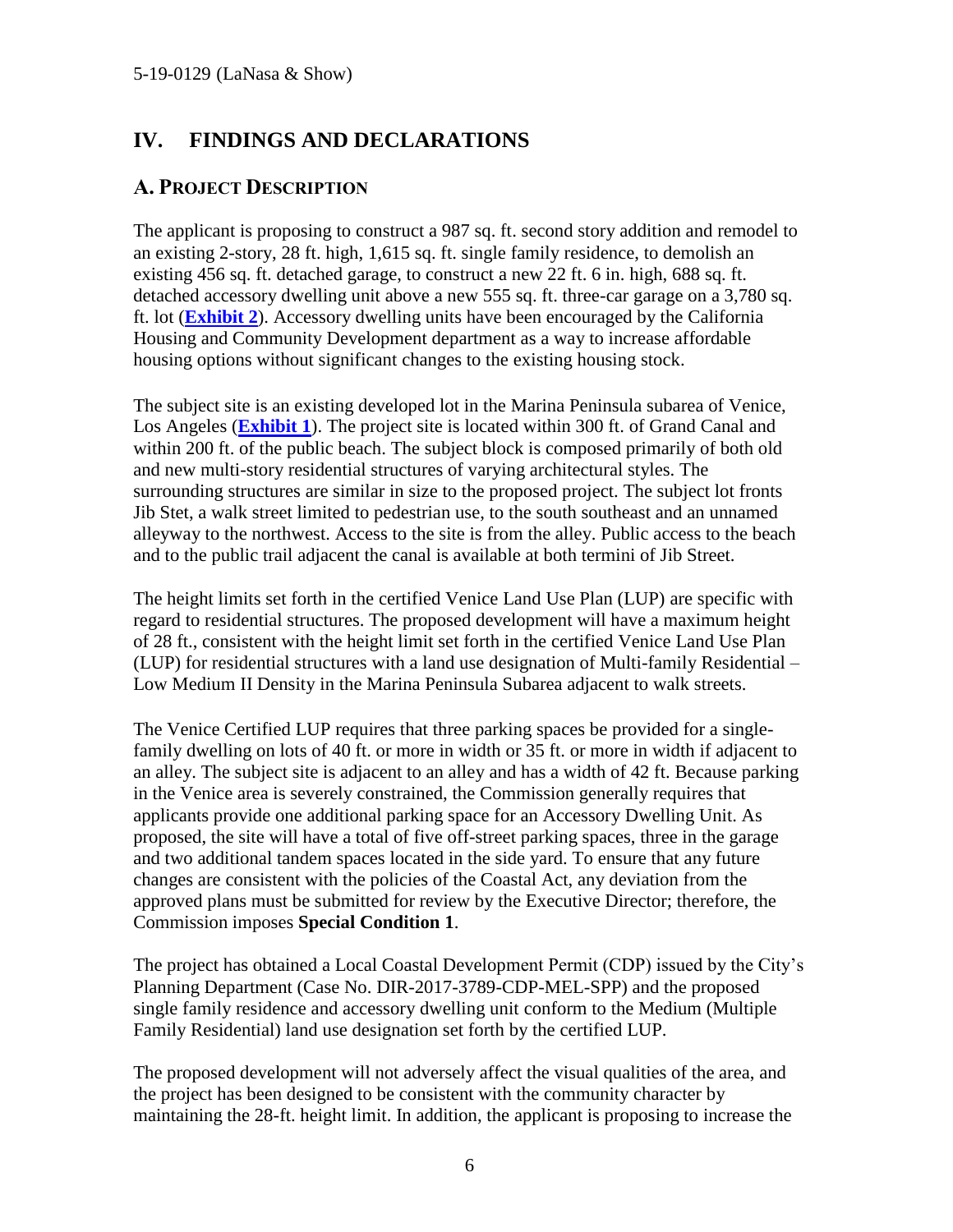front yard setback from approximately 11 ft. to 15 ft. Consistent with the other properties that front Jib Street, the subject property currently has private landscaping a 42 in. high fence that encroach upon approximately 628 sq. ft. of the Jib Street right-of-way. No changes to the encroachment area improvements are proposed with this application. Accordingly, the project site is surrounded by multi-story residential structures that are similar in size and height. The proposed development will not adversely impact coastal resources, public access, or public recreation opportunities, and is consistent with past Commission actions in the area and Chapter Three policies of the Coastal Act.

The proposed project has the potential to degrade water quality because the proposed development has a potential for a discharge of polluted runoff from the project site into coastal waters. To ensure the proposed project incorporates and implements measures to address erosion, water quality, and pollution, the Commission imposes constructionrelated requirements and best management practices under **Special Condition 2**. No new landscaping or long term stormwater runoff mitigation measures are proposed with the project.

## <span id="page-6-0"></span>**B. PUBLIC ACCESS**

The proposed development will not affect the public's ability to gain access to, and/or to use the coast and nearby recreational facilities. Therefore, as proposed, and conditioned, the development conforms to Sections 30210 through 30214, Sections 30220 through 30224, and 30252 of the Coastal Act.

## <span id="page-6-1"></span>**C. DEVELOPMENT**

As proposed, the development is located within an existing developed area and is compatible with the character and scale of the surrounding area. The project provides adequate parking based on the Commission's typically applied standards. Therefore, as proposed, the development conforms with Sections 30250, 30251, and 30252 of the Coastal Act.

## <span id="page-6-2"></span>**D. WATER QUALITY**

The proposed development has a potential for a discharge of polluted runoff from the project site into coastal waters. The development, as proposed and as conditioned, incorporates design features to minimize the effect of construction activities on the marine environment. These design features include, but are not limited to, the appropriate management of equipment and construction materials. Therefore, the Commission finds that the proposed development, as conditioned, conforms with Sections 30230 and 30231 of the Coastal Act regarding the protection of water quality to promote the biological productivity of coastal waters and to protect human health.

## <span id="page-6-3"></span>**E. LOCAL COASTAL PROGRAM (LCP)**

Coastal Act section 30604(a) states that, prior to certification of a local coastal program (LCP), a coastal development permit can only be issued upon a finding that the proposed development is in conformity with Chapter 3 of the Act and that the permitted development will not prejudice the ability of the local government to prepare an LCP that is in conformity with Chapter 3. The Venice Land Use Plan was certified by the